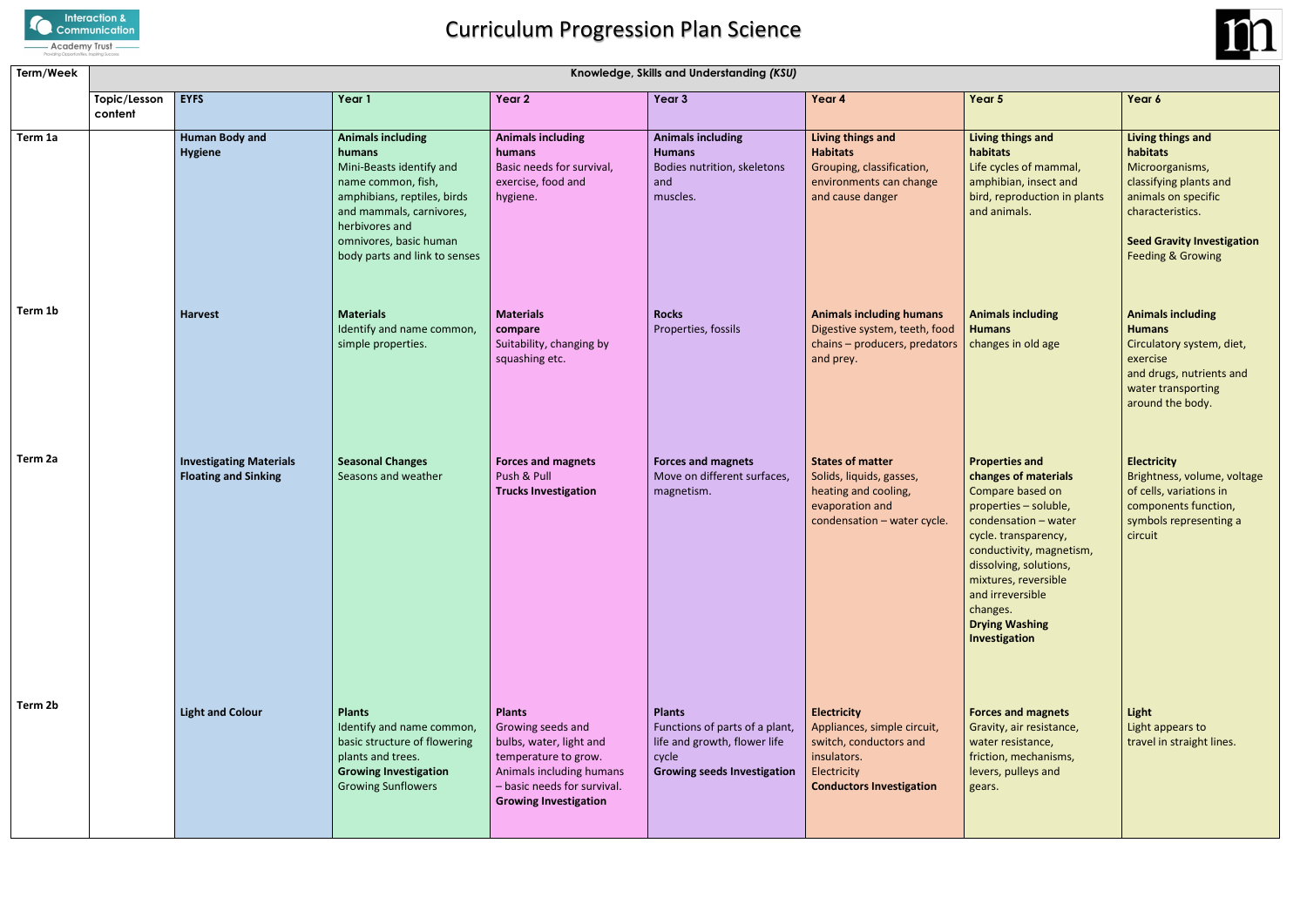

# Curriculum Progression Plan Science

| Term 3a | <b>Farm Animals and</b><br>their Young<br><b>Planting bulbs</b>              | Light<br><b>Exploring Shadows</b>                                            | <b>Animals including humans</b><br>Basic needs for survival,<br>exercise, food and<br>hygiene. | Light<br>light to see, reflection, sun<br>dangerous, shadows.                | Sound<br>Vibrations, the ear, volume,<br>pitch.<br><b>Xylophones Investigation</b> | Eart<br>Mo<br>mo<br>nigh |
|---------|------------------------------------------------------------------------------|------------------------------------------------------------------------------|------------------------------------------------------------------------------------------------|------------------------------------------------------------------------------|------------------------------------------------------------------------------------|--------------------------|
| Term 3b | <b>Recap and reinforce any</b><br>concept, skills and<br>knowledge required. | <b>Recap and reinforce any</b><br>concept, skills and<br>knowledge required. | <b>Recap and reinforce any</b><br>concept, skills and<br>knowledge required.                   | <b>Recap and reinforce any</b><br>concept, skills and<br>knowledge required. | <b>Recap and reinforce any</b><br>concept, skills and<br>knowledge required.       | Rec<br>con<br>kno        |
|         |                                                                              |                                                                              |                                                                                                |                                                                              |                                                                                    |                          |
|         |                                                                              |                                                                              |                                                                                                |                                                                              |                                                                                    |                          |
|         |                                                                              |                                                                              |                                                                                                |                                                                              |                                                                                    |                          |
|         |                                                                              |                                                                              |                                                                                                |                                                                              |                                                                                    |                          |
|         |                                                                              |                                                                              |                                                                                                |                                                                              |                                                                                    |                          |
|         |                                                                              |                                                                              |                                                                                                |                                                                              |                                                                                    |                          |



**Farth and Space** vement of the earth, vement of the moon, ht and day.

**Requal reinforce any ncept, skills and knowledge required.**

**Evolution and inheritance** Living things have changed over time, fossil evidence, offspring not identical to their parents, adaptation lived to evolution.

**Recap and reinforce any concept, skills and knowledge required.**